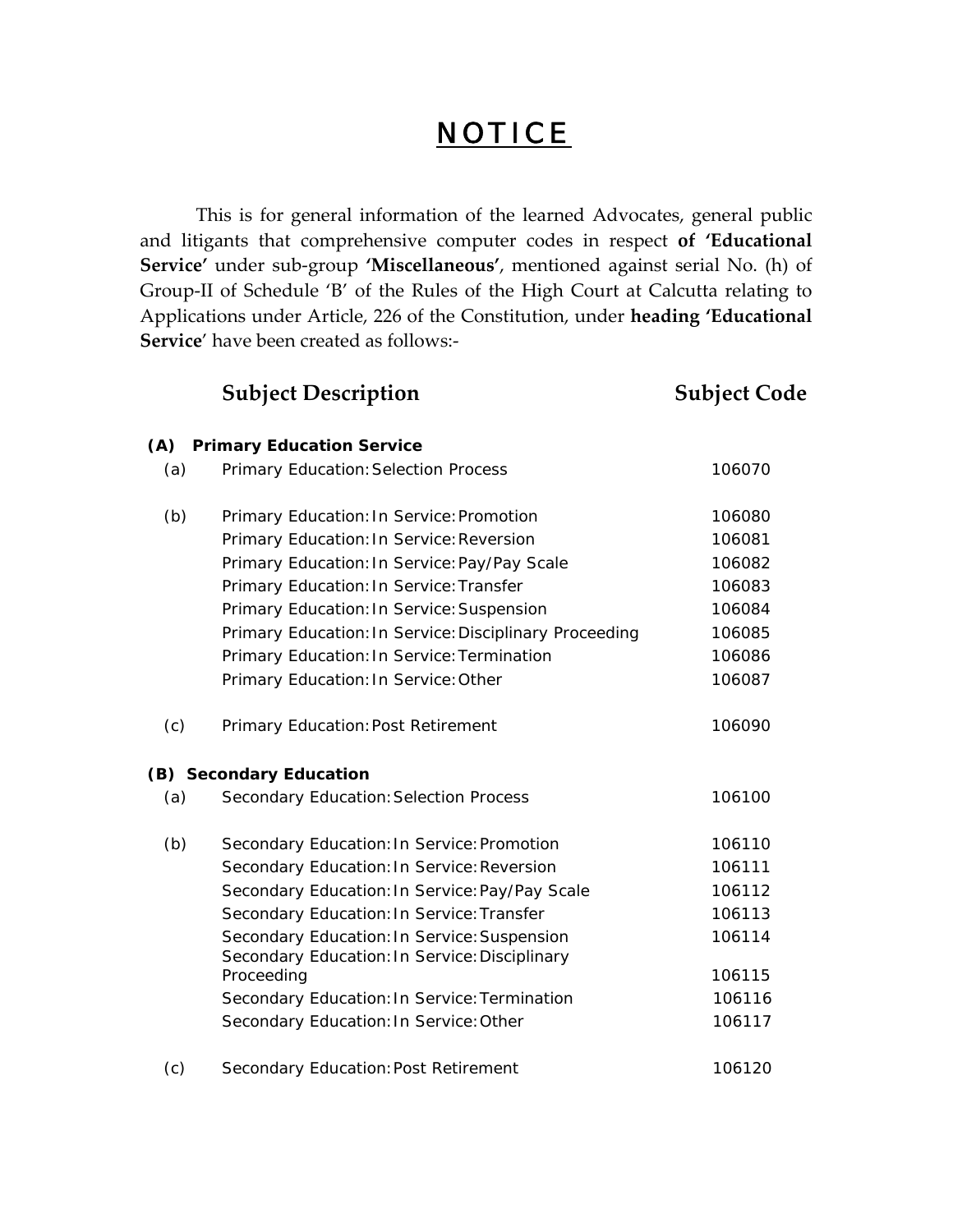|     | (C) Higher Secondary Education                                     |        |
|-----|--------------------------------------------------------------------|--------|
| (a) | <b>Higher Secondary Education: Selection Process</b>               | 106130 |
| (b) | Higher Secondary Education: In Service: Promotion                  | 106140 |
|     | Higher Secondary Education: In Service: Reversion                  | 106141 |
|     | Higher Secondary Education: In Service: Pay/Pay Scale              | 106142 |
|     | Higher Secondary Education: In Service: Transfer                   | 106143 |
|     | Higher Secondary Education: In Service: Suspension                 | 106144 |
|     | Higher Secondary Education: In Service: Disciplinary<br>Proceeding | 106145 |
|     | Higher Secondary Education: In Service: Termination                | 106146 |
|     | Higher Secondary Education: In Service: Other                      | 106147 |
| (c) | <b>Higher Secondary Education: Post Retirement</b>                 | 106150 |
|     | (D) College Service                                                |        |
| (a) | <b>College Service: Selection Process</b>                          | 106160 |
| (b) | College Service: In Service: Promotion                             | 106170 |
|     | College Service: In Service: Reversion                             | 106171 |
|     | College Service: In Service: Pay/Pay Scale                         | 106172 |
|     | College Service: In Service: Transfer                              | 106173 |
|     | College Service: In Service: Suspension                            | 106174 |
|     | College Service: In Service: Disciplinary Proceeding               | 106175 |
|     | College Service: In Service: Termination                           | 106176 |
|     | College Service: In Service: Other                                 | 106177 |
| (c) | College Service: Post Retirement                                   | 106180 |
|     | (E) University Service                                             |        |
| (a) | <b>University Service: Selection Process</b>                       | 106190 |
| (b) | University Service: In Service: Promotion                          | 106200 |
|     | University Service: In Service: Reversion                          | 106201 |
|     | University Service: In Service: Pay/Pay Scale                      | 106202 |
|     | University Service: In Service: Transfer                           | 106203 |
|     | University Service: In Service: Suspension                         | 106204 |
|     | University Service: In Service: Disciplinary Proceeding            | 106205 |
|     | University Service: In Service: Termination                        | 106206 |
|     | University Service: In Service: Other                              | 106207 |
|     | Complete Deat Datisson                                             | 101010 |

(c) University Service: Post Retirement 106210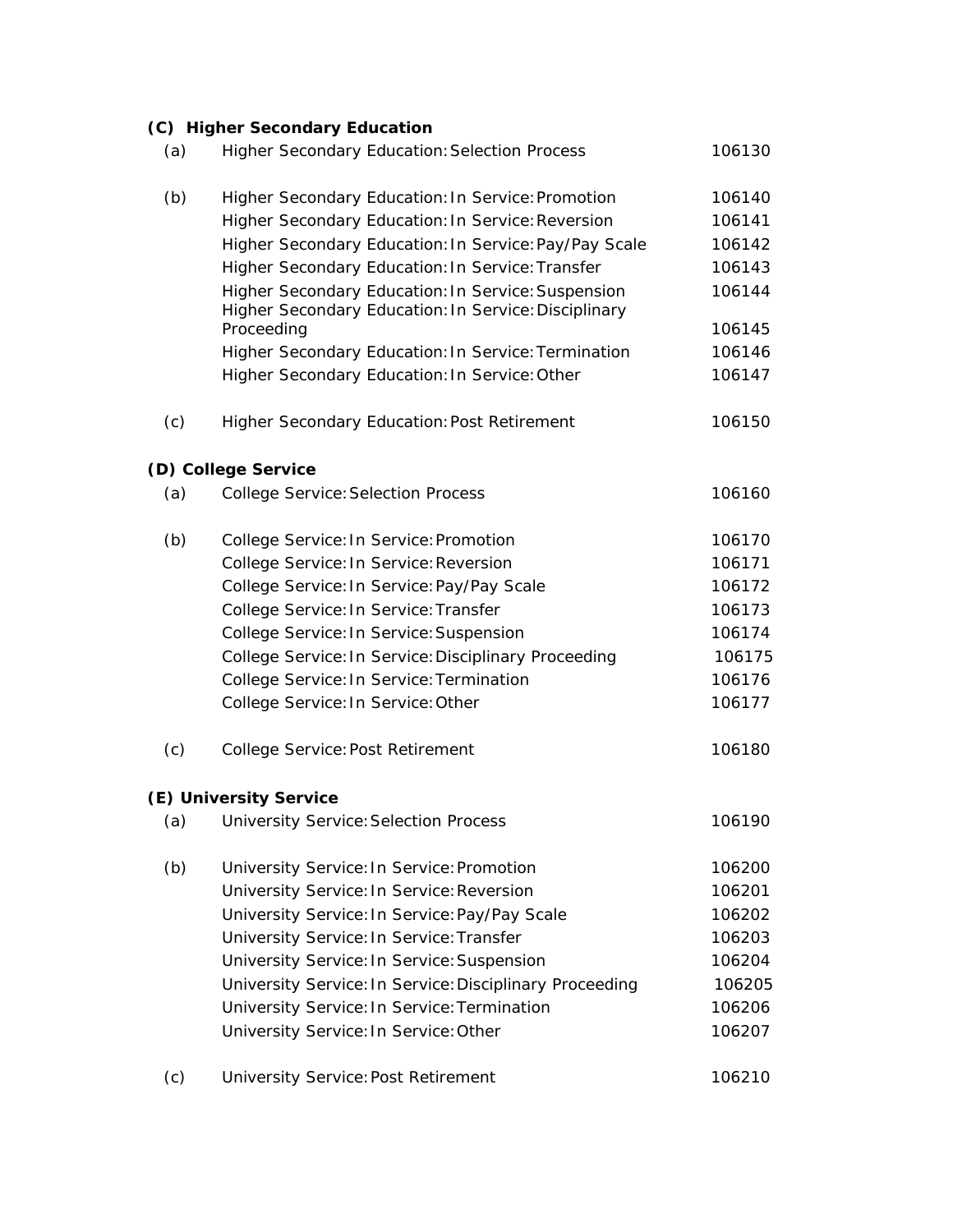|     | (F) Library Service                                                                                      |        |
|-----|----------------------------------------------------------------------------------------------------------|--------|
| (a) | <b>Library Service: Selection Process</b>                                                                | 106220 |
| (b) | Library Service: In Service: Promotion                                                                   | 106230 |
|     | Library Service: In Service: Reversion                                                                   | 106231 |
|     | Library Service: In Service: Pay/Pay Scale                                                               | 106232 |
|     | Library Service: In Service: Transfer                                                                    | 106233 |
|     | Library Service: In Service: Suspension                                                                  | 106234 |
|     | Library Service: In Service: Disciplinary Proceeding                                                     | 106235 |
|     | Library Service: In Service: Termination                                                                 | 106236 |
|     | Library Service: In Service: Other                                                                       | 106237 |
| (c) | Library Service: Post Retirement                                                                         | 106240 |
|     | (G) Para Teachers                                                                                        |        |
| (a) | Para Teachers: Selection Process                                                                         | 106250 |
| (b) | Para Teachers: In Service: Promotion                                                                     | 106260 |
|     | Para Teachers: In Service: Reversion                                                                     | 106261 |
|     | Para Teachers: In Service: Pay/Pay Scale                                                                 | 106262 |
|     | Para Teachers: In Service: Transfer                                                                      | 106263 |
|     | Para Teachers: In Service: Suspension                                                                    | 106264 |
|     | Para Teachers: In Service: Disciplinary Proceeding                                                       | 106265 |
|     | Para Teachers: In Service: Termination                                                                   | 106266 |
|     | Para Teachers: In Service: Other                                                                         | 106267 |
| (c) | Para Teachers: Post Retirement                                                                           | 106270 |
|     | (H) Madhyamik Shiksha Kendras                                                                            |        |
| (a) | Madhyamik Shiksha Kendras: Selection Process                                                             | 106280 |
| (b) | Madhyamik Shiksha Kendras: In Service: Promotion                                                         | 106290 |
|     | Madhyamik Shiksha Kendras: In Service: Reversion<br>Madhyamik Shiksha Kendras: In Service: Pay/Pay       | 106291 |
|     | Scale                                                                                                    | 106292 |
|     | Madhyamik Shiksha Kendras: In Service: Transfer                                                          | 106293 |
|     | Madhyamik Shiksha Kendras: In Service: Suspension<br>Madhyamik Shiksha Kendras: In Service: Disciplinary | 106294 |
|     | Proceeding                                                                                               | 106295 |
|     | Madhyamik Shiksha Kendras: In Service: Termination                                                       | 106296 |
|     | Madhyamik Shiksha Kendras: In Service: Other                                                             | 106297 |
| (c) | Madhyamik Shiksha Kendras: Post Retirement                                                               | 106300 |